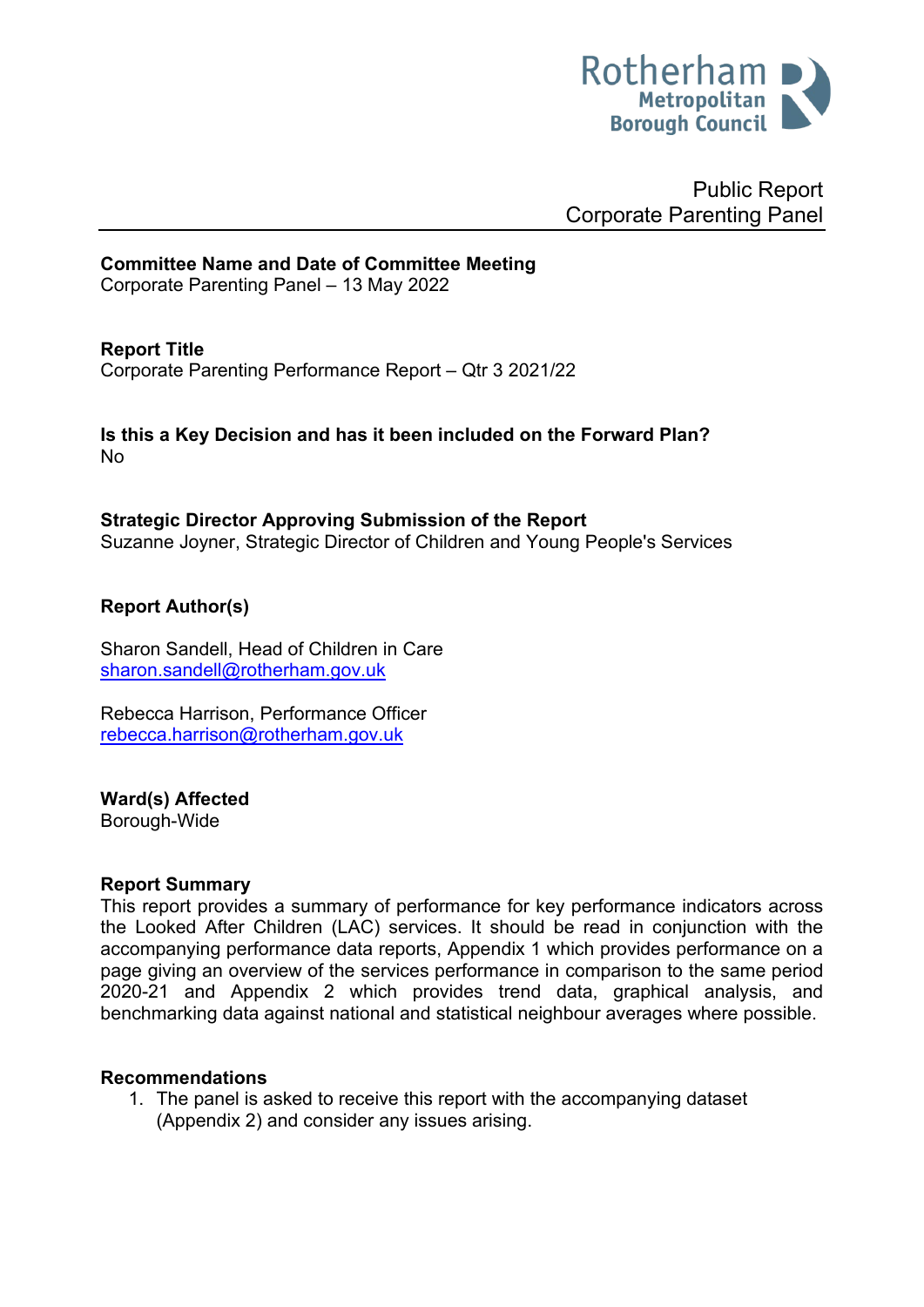# **List of Appendices Included**

Appendix 1 Performance on a page Appendix 2 Looked after children quarterly performance report – December 21 (Qtr3)

#### **Background Papers**

Children's Social Care Monthly Performance Report – December 21 (Qtr3)

#### **Consideration by any other Council Committee, Scrutiny or Advisory Panel** No

**Council Approval Required** No

**Exempt from the Press and Public** No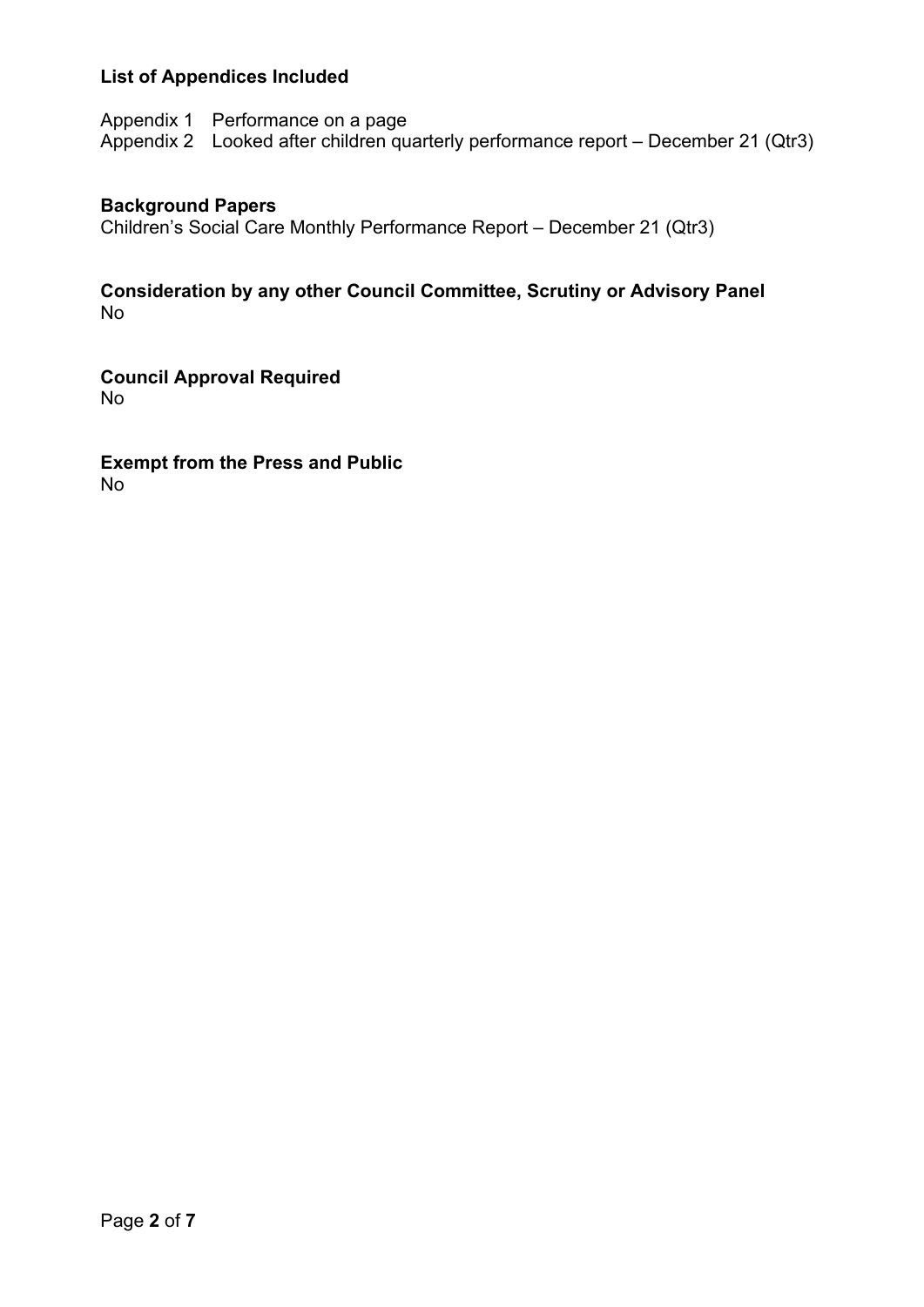[Corporate Parenting Performance Report –](#page-0-0) Qtr 3 2021/22

# **1. Background**

- 1.1 This report provides evidence to the council's commitment to improvement and providing performance information to enable scrutiny of the improvements and the impact on the outcomes for children and young people in care. It should be read in conjunction with the accompanying performance data report which provides trend data, graphical analysis, and benchmarking data against national and statistical neighbour averages.
- 1.2 Targets, including associated 'RAG' (red, amber, green rating) tolerances, are included. These have been set in consideration of available national and statistical neighbour benchmarking data, recent performance levels and, importantly, Rotherham's improvement journey.
- 1.3 Please note that all benchmarking data is as at the latest data release by the DfE and relates to 2020/21 outturn.
- 1.4 The narrative supplied within the report has been informed by the Assistant Director for Children's Services and the Head of Children in Care.

#### **2. Key Issues**

As stated in other recent reports, services and interventions offered by the council have continued to be impacted upon by Covid-19. RMBC children and young people's service have worked to minimise the negative impact ensuring effective care planning continues to support each young person's stability and progress.

2.1 **Looked After Children –** In quarter 3 we saw our population of children and young people looked after rise (+4) to 574.

49 children become looked after in the quarter, making the total year to date 129. When compared to 2020/21, there was an increase with 7 more becoming LAC in the quarter (42 in qtr3 2020/21). Although overall there has been 11 less year to date (140 ytd 2020/21).

42 children ceased to be looked after in the quarter (151 year to date), compared to 41 in the quarter last year (120 year to date). This shows a significant year to date increase in the number of children ceasing to be LAC (+31).

Both the positive reduction in children entering and the positive increase in children leaving care continues to result in an overall year on year decline in the number of looked after children in Rotherham to 574 children (615 – Qtr 3 2020/21). This decrease has reduced the 10k population rate to 99.9 at the end of quarter 3 whereas at the same point last year it was 106.9. In comparison to the latest available benchmarking data (2020), 99.9 is almost in line with our statistical neighbour's average of 99.4 but is still significantly higher than the national average of 67.0.

2.2 **Plans -** At the end of the quarter, 91.3% of all looked after children plans were up to date, which is a slight reduction (-0.6%) in comparison to last year when it was 91.9% at the same point.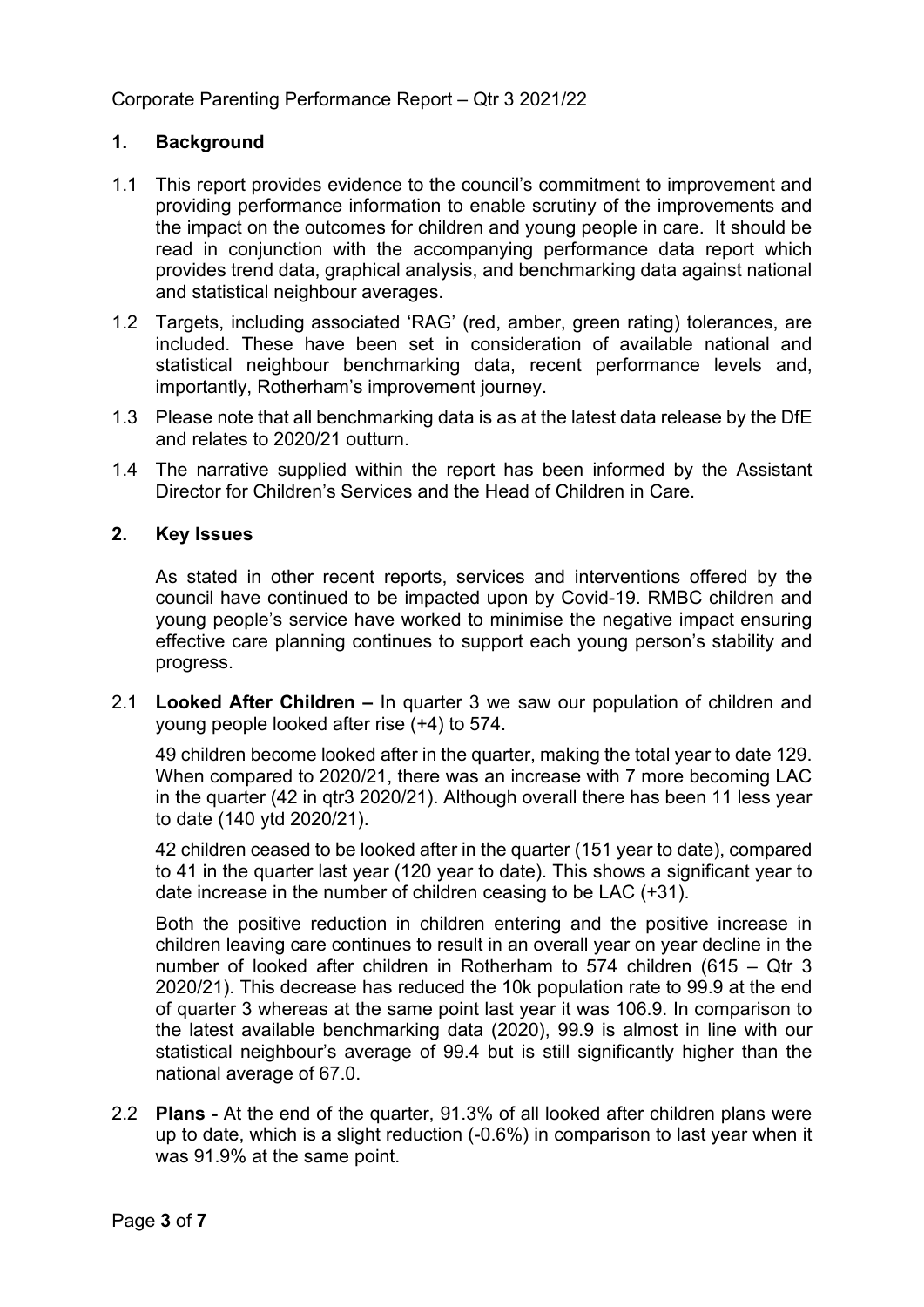2.3 **Placements -** The percentage of looked after children in a family-based setting continues to be fairly consistent reaching 80.1% at the end of the quarter but shows a small decrease (-0.7%) when compared to the same period last year 80.8%.

71.3% of long-term LAC had been in a stable placement for at least 2 years at the end of quarter 3 showing a positive 3.3% increase when compared to the same period last year (68.0%). Performance continues to be positive despite the pressure of the Covid-19 pandemic on placements and remains above the latest stat neighbour (67.1%) and national averages (70%).

Children having had 3 or more placements in the last rolling 12 months has crept above the latest statistical neighbour (7.8%) and national averages (9.0%) at 9.8% (lower is better with this measure). This is also a 1% increase on 2020/21 when there was 8.8% of children at the end of the quarter.

2.4 **In-house fostering –** There were 124 in-house foster carer households registered at the end of the quarter in comparison to 153 (-29) last year, continuing the reducing trend. There has been 8 approvals year to date (20 - 2020/21) and 31 deregistration's (18 - 2020/21).

A key factor in the declining number of fostering placements is that experienced carers who resign are often more established and are often approved for two or more young people. These resignations therefore can have a significant impact on the number of available placements for children as new carers usually start with an approval of only one or, less frequently, two children.

Placement sufficiency remains a key focus and Brightsparks continue to support us in recruitment work. Covid-19 pressures and challenges with recruiting has been a national problem and the service is feeling this impact locally.

2.5 **Youth Offending –** Of the 574 children and young people looked after by Rotherham, five were also known to the youth offending team.

*(This is a new performance measure, and the performance team are in the process of creating the capability to report on this historically, therefore no comparison to the previous quarter is currently available.)*

2.6 **Adoptions –** 21 children have been adopted since April 2021 and a number of children remain in the adoption pathway. When compared to the same period last year (26 adoptions 2020/21) this is a reduction of five adoptions. It is worth noting that at this point in 2020/21 the service was seeing an influx of adoptions completing following the court delays due to the Covid-19 pandemic. 23 completed in the months September, October, November & December 2020 alone.

At the end of quarter 3, the A10 measure (Average number of days between a child becoming LAC & having an adoption placement) was 457.1 days (427.3 days 2020/21) and the A2 measure (Average number of days between placement order & being matched with adoptive family) was 263.9 days (185.4 days 2020/21). These both continue to be higher than recent years as anticipated due to the court delays caused by the Covid-19 pandemic and Rotherham's policy is to persevere in seeking adoptive placements for all children for as long as it is reasonable to do so. This can inevitably impact on performance figures where targets are set, however, this practice gives the necessary reassurance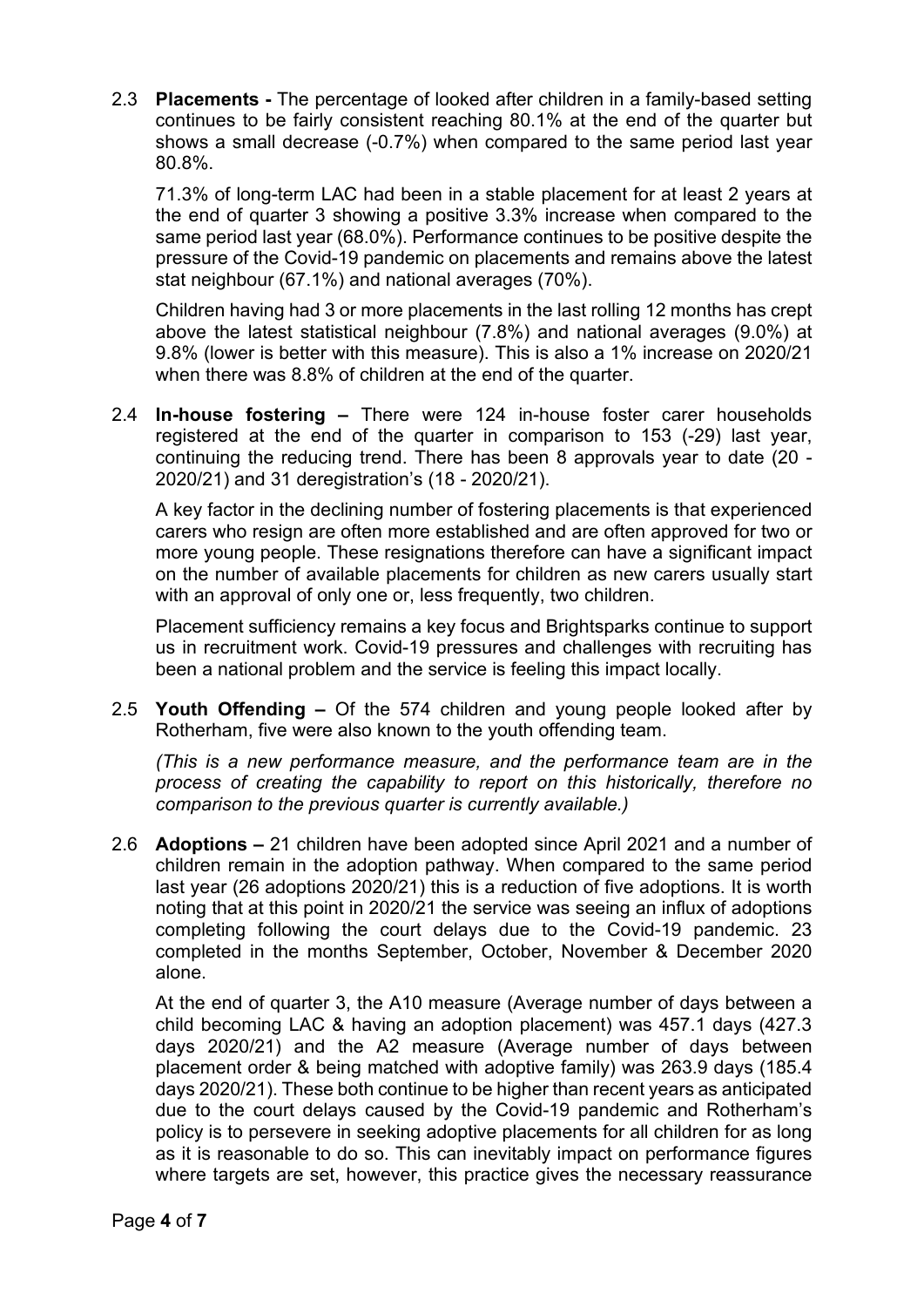that the adoption service is 'doing the right thing' by its children by doing everything it can to secure permanent family placements.

2.7 **Health –** The number of up-to-date health and dental checks have both continued to fluctuate since the start of the Covid-19 pandemic in particularly with dental checks being affected due to the enforced closure of most dentists or emergency care only being available. At the end of quarter 3 the number of upto-date dental checks had increased to 42.7%, in comparison to quarter 3 last year where 20.7% were up to date (22.0% increase). Similarly, the percentage of up-to-date health assessments has also increased in the quarter to 83.4% in comparison to 80.1% the same period last year (3.3% increase).

84 initial health assessments have been completed since April 21 with 54 of them being in time (64.3%). This is 14.5% below last year when 78.8% of assessments had been completed in time.

2.8 **Reviews & visits –** 94.7% of reviews were competed within timescales set - year to date, which equates to 1167 out of 1232 reviews in time. This is in comparison to 96.2% in the same period last year, a 1.5% decrease.

At the end of the quarter, 96.7% of visits were up to date and within timescale of the national minimum standard. At the same point in 2020 97.1% were in time, showing a 0.4% decrease this year.

2.9 **Education –** At the end of the Autumn term 2021 98.3% of LAC had a PEP compared to 97.9% Autumn term 2020 showing a 0.4% increase.

Rotherham has a local standard to ensure that each PEP is of good quality and refreshed every term (rather than the annual minimum standard). At the end of the Autumn term 2021 94.1% of those LAC with a PEP had a PEP completed within the term, a 0.4% decrease on the Autumn term 2020 (94.5%).

2.10 **Care Leavers –** At the end of quarter 3 there were 292 young people in the care leavers cohort which shows a reduction of 45 when compared to the same point in 2020 (337).

76.0% of care leaver pathway plans were up to date at the end of quarter 3 which is a 3.1% improvement when compared to the same period last year (72.9%).

The care leavers in suitable accommodation measure continues to remain fairly stable at 95.5% but shows a 1.5% reduction when compared to quarter 3 last year (97.0%).

However, the care leavers in employment, education, and training (EET) measure shows a more significant 6.4% reduction year on year with 58.9% at the end of this quarter compared to 65.3% at the same point in 2020. Covid-19 restrictions around attendance at work and college have not helped young people find routine in terms of attending college or training. Good relationships are in place with providers and the service is supported by Affinity.

#### **3. Options considered and recommended proposal**

3.1 The full corporate parenting performance report attached at Appendix 2 represents a summary of performance across a range of key national and local indicators with detailed commentary provided by the service director. Corporate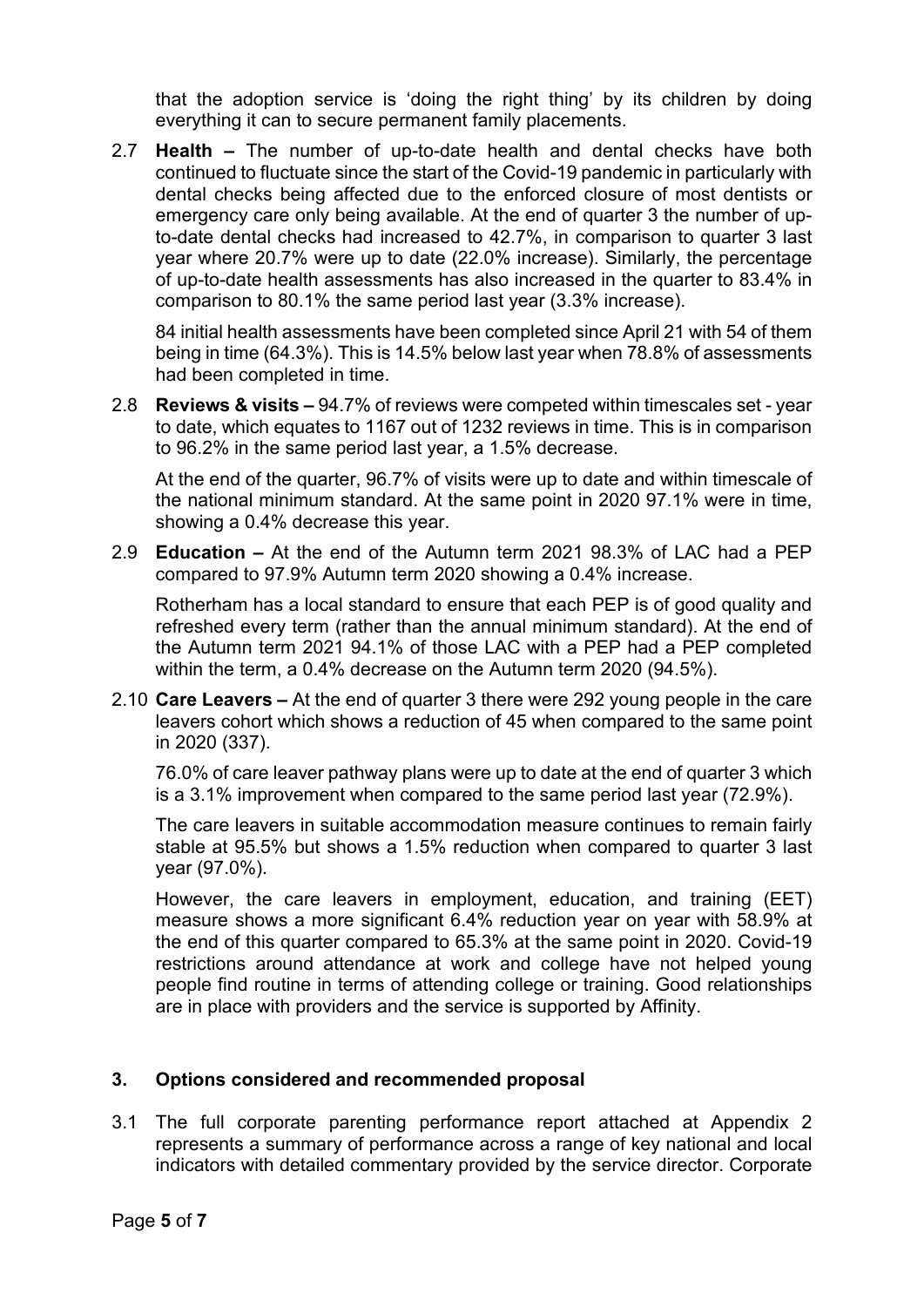Parenting Panel members are therefore recommended to consider and review this information.

#### **4. Consultation on proposal**

4.1 Not applicable

# **5. Timetable and Accountability for Implementing this Decision**

5.1 Not applicable

#### **6. Financial and Procurement Advice and Implications (to be written by the relevant Head of Finance and the Head of Procurement on behalf of s151 Officer)**

6.1 There are no direct financial implications to this report. The relevant Service Director and Budget Holder will identify any implications arising from associated improvement actions and Members and Commissioners will be consulted where appropriate.

# **7. Legal Advice and Implications (to be written by Legal Officer on behalf of Assistant Director Legal Services)**

7.1 There are no legal implications to this report.

#### **8. Human Resources Advice and Implications**

8.1 There are no direct human resource implications to this report. The relevant Service Director and Managers will identify any implications arising from associated improvement actions and Members and Commissioners will be consulted where appropriate.

#### **9. Implications for Children and Young People and Vulnerable Adults**

9.1 The performance report relates to services and outcomes for children in care.

#### **10. Equalities and Human Rights Advice and Implications**

10.1 There are no direct implications from this report.

#### **11. Implications for CO2 Emissions and Climate Change**

11.1 There are no direct implications within this report.

#### Page **6** of **7**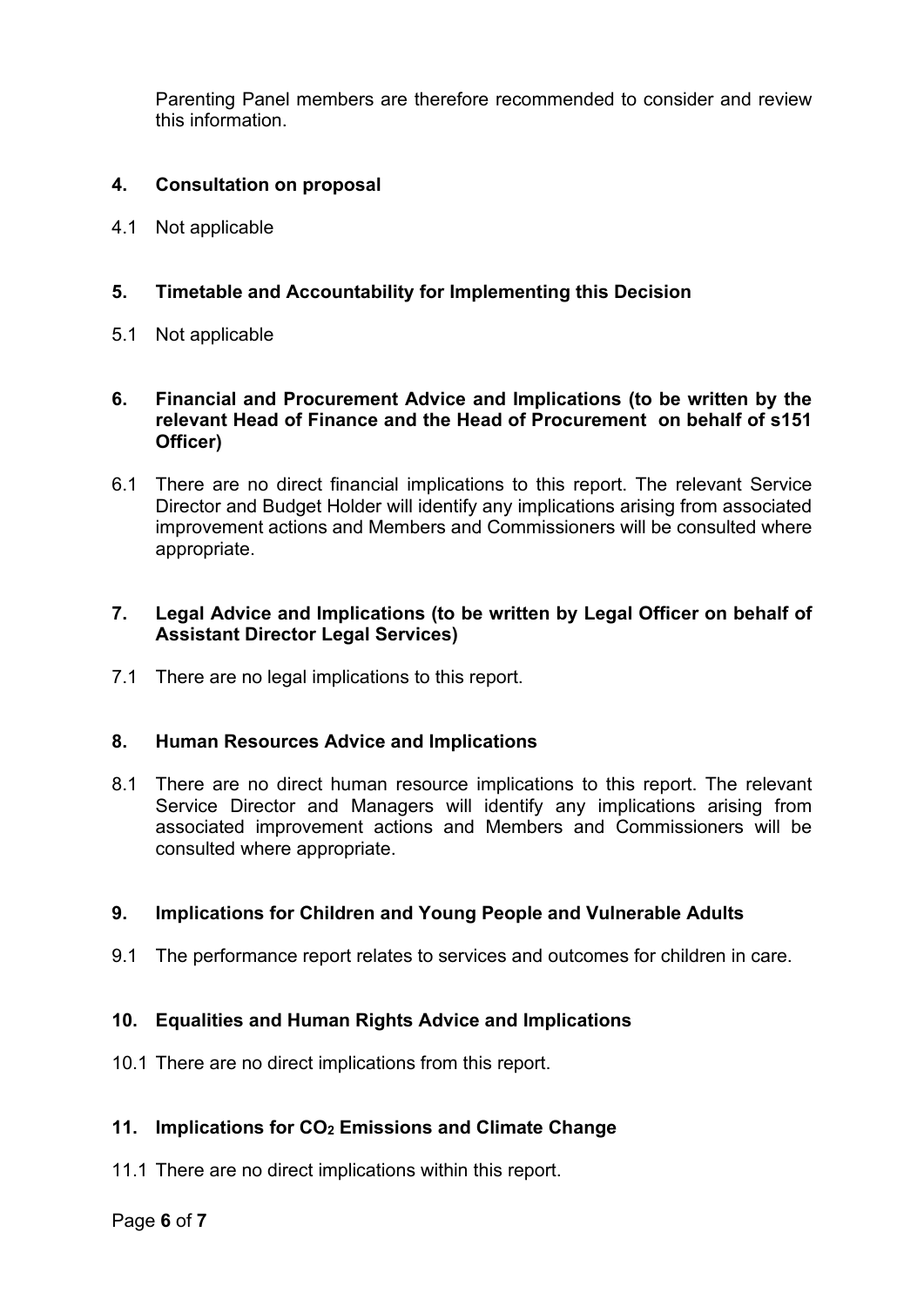#### **12. Implications for Partners**

12.1 The Partners and other directorates are engaged in improving the performance and quality of services to children, young people, and their families via the Rotherham Safeguarding Children's Partnership (RSCP). The RSCP Performance and Quality Assurance Subgroup receive this performance report within the wider social care performance report on a regular basis.

#### **13. Risks and Mitigation**

13.1 Inability and lack of engagement in performance management arrangements by managers and staff could lead to poor and deteriorating services for children and young people. Strong management oversight by Directorship Leadership Team and the ongoing weekly performance meetings mitigates this risk by holding managers and workers to account for any dips in performance both at a team and at an individual child level.

#### **14. Accountable Officer(s)**

Sharon Sandell, Head of Children in Care, [sharon.sandell@rotherham.gov.uk](mailto:sharon.sandell@rotherham.gov.uk)

Rebecca Wall, Assistant Director Safeguarding Children [rebecca.wall@rotherham.gov.uk](mailto:rebecca.wall@rotherham.gov.uk)

*This report is published on the Council's [website.](https://moderngov.rotherham.gov.uk/ieDocHome.aspx?Categories=)*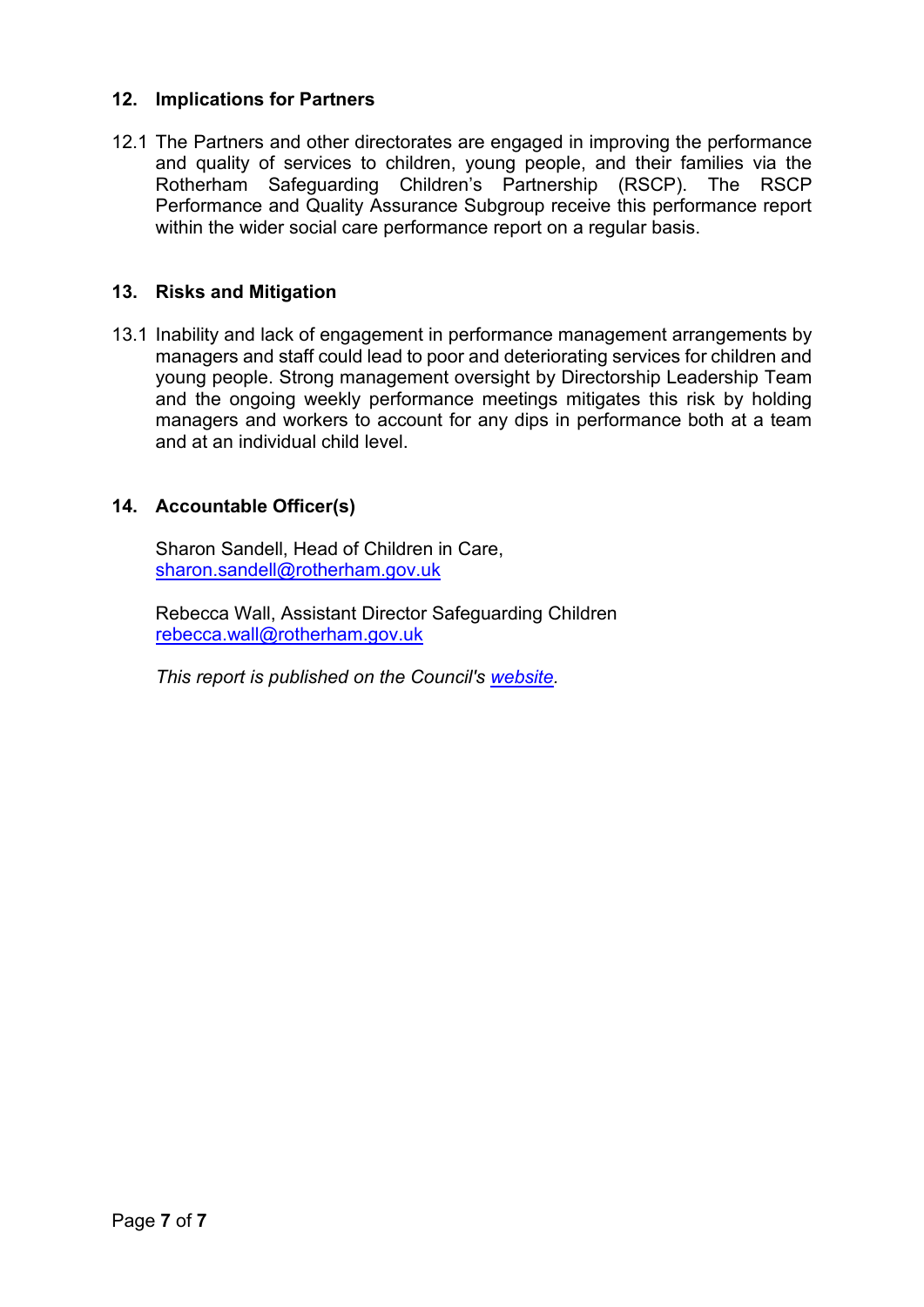# **Performance on a Page As of 31st December 2021 (End of Qtr 3 2021/22)**



All performance is cumulative year to date (ytd) or as at the end of December 21 (end of quarter 3) unless otherwise stated. Figures in brackets show the difference compared to the same period in the previous year (2020/21).

Good performance

Bad performance

Stable performance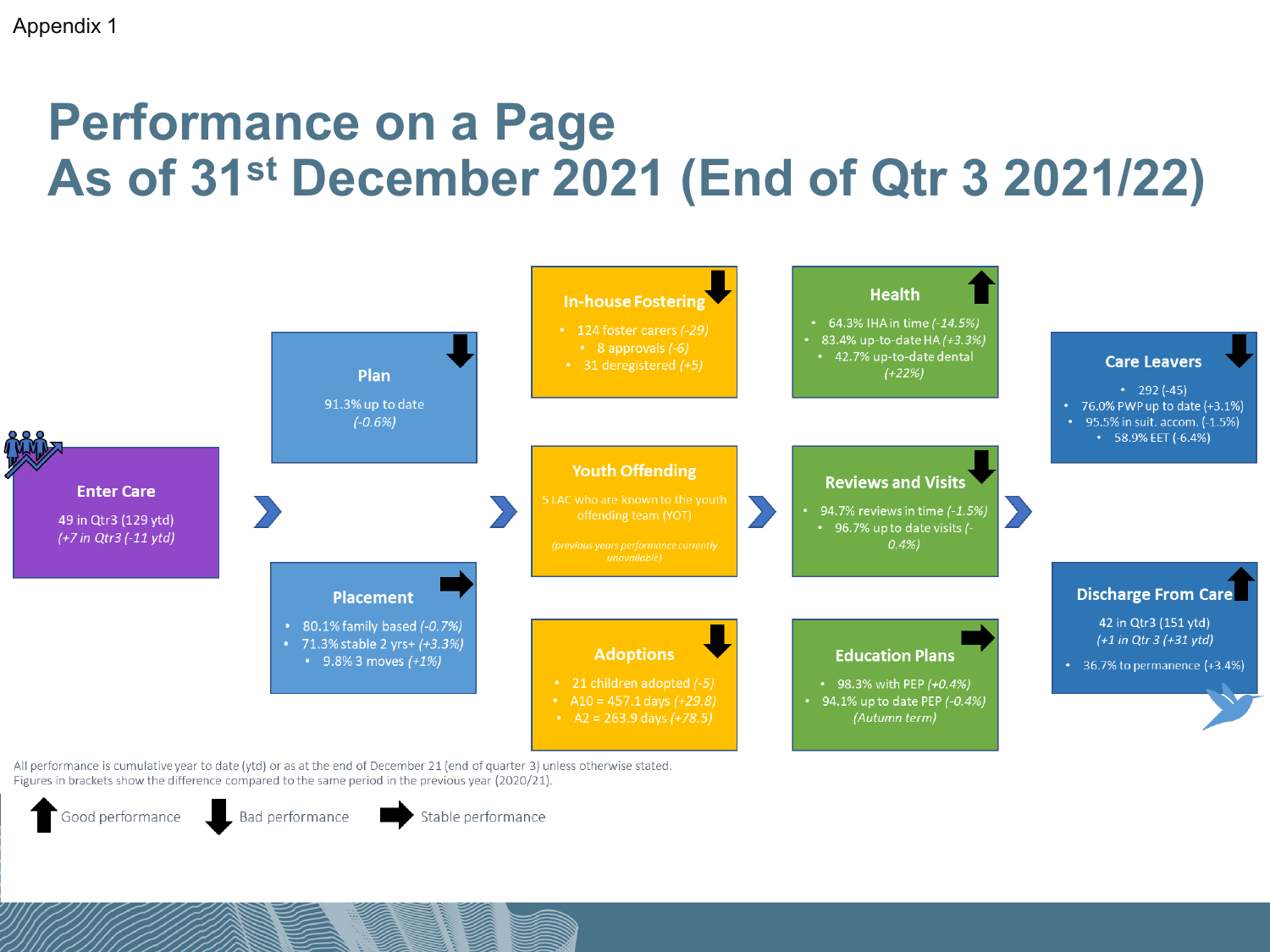

**Children's and Young People Services Corporate Parenting Performance Report**

**As at month end:**

**December 2021 (Qtr 3)**

**Document details**

**Status:** Issue 1

**Date created:** 16/02/2022 **Created by:** Performance & Quality Team **Contact:** cyps-performance@rotherham.gov.uk

Please note: Data reports are not dynamic. Although care is taken to ensure data is as accurate as possible every month, delays in data input can result in changes in figures when reports are re-run retrospectively. To *combat this at least two individual months data is rerun for each indicator where necessary.*

*Vision*

"Working with Rotherham's children, young people and families to be safe, resilient and successful" *Our*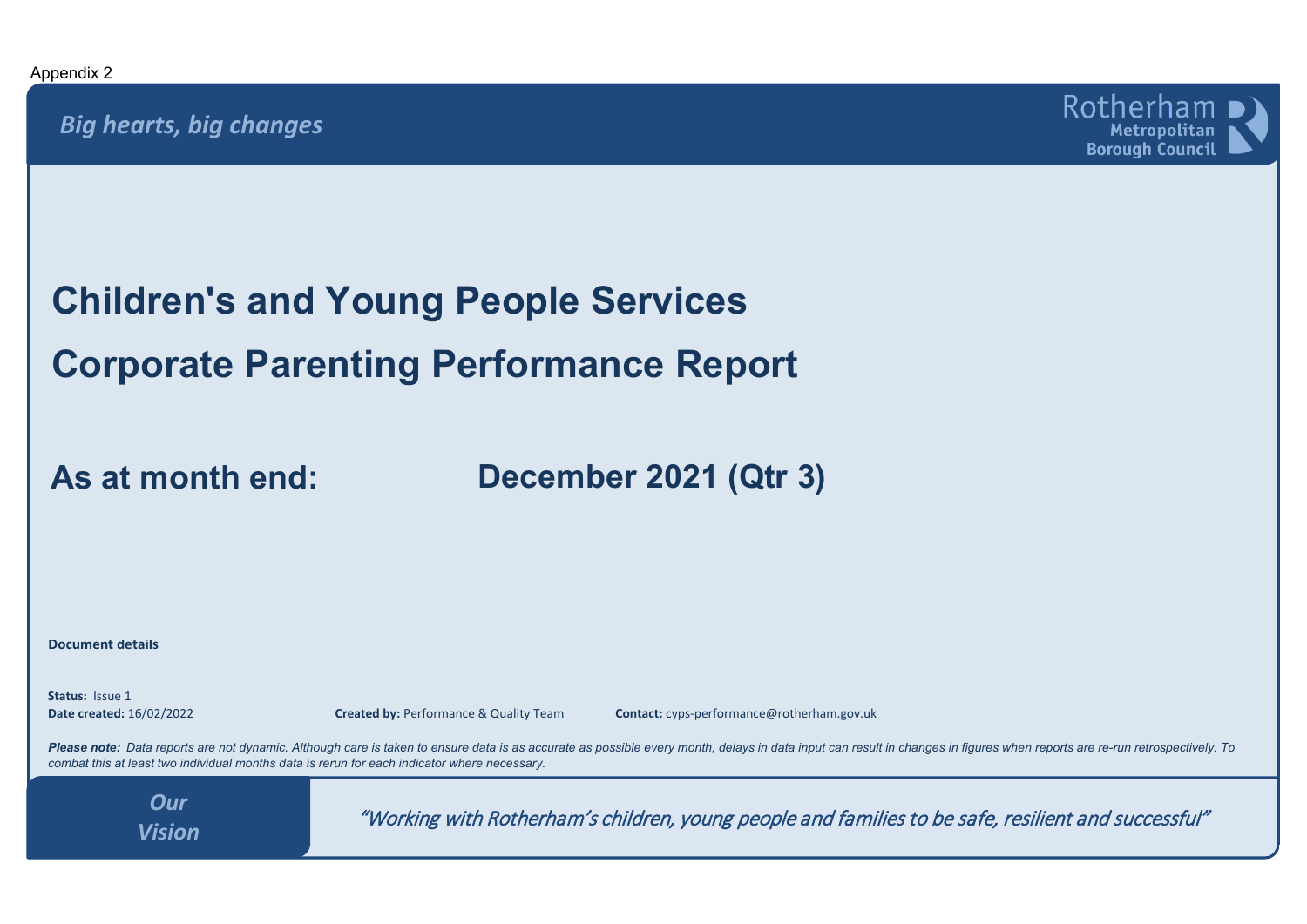\*DOT - Direction of travel represents the direction of 'performance' since the previous month showing if the number or percentage has gone up or down. Colours have been added to help distinguish better and worse performanc

- increase/decrease in number/percentage = improvement in performance

↑ • increase/decrease in number/percentage = decline in performance

 $\rightarrow$  - number/percentage remained same as previous month

Į

VETED  $\epsilon$ 

|            |                                                                                                                                  |         |                            | 2021 / 22    |                |                             |                         |       |            |                 |                     | <b>TARGET &amp;</b><br><b>TOLERANCES</b> |                               |                               | <b>YR ON YR PERFORMANCE</b> |         | <b>LATEST BENCHMARKING</b> |                          |                           |         |                       |
|------------|----------------------------------------------------------------------------------------------------------------------------------|---------|----------------------------|--------------|----------------|-----------------------------|-------------------------|-------|------------|-----------------|---------------------|------------------------------------------|-------------------------------|-------------------------------|-----------------------------|---------|----------------------------|--------------------------|---------------------------|---------|-----------------------|
| REF<br>NO. | <b>INDICATOR</b>                                                                                                                 |         | <b>DATA</b><br><b>NOTE</b> |              |                | Sep-21 Oct-21 Nov-21 Dec-21 |                         |       | <b>YTD</b> | Good<br>perf is | DOT*<br>$(month)$ : | <b>RAG</b><br>(month                     | Red                           | Amber                         | Green<br>(target)           | 2020/21 | Yr on Yr trend             | <b>Stat</b><br>neigh av. | <b>Best stat</b><br>neigh | Nat av. | <b>RIA</b><br>2019/20 |
| 3.1        | No. of looked after children                                                                                                     | monthly | Count                      | 568          | 567            | 564                         | 574                     |       | المطاب     | info            | ↑                   |                                          |                               |                               |                             | 597     |                            |                          |                           |         |                       |
|            | 3.2 Rate of looked after children per 10,000 population aged 0-17                                                                | monthly | Rate per<br>10.000         | 98.9         | 98.7           | 98.2                        | 99.9                    |       | IIIIII     | low             | ᠰ                   |                                          | $103.6+$                      | $98.8+$                       | < 98.7                      | 103.8   |                            | 99.4                     | 58.0                      | 67.0    | 77.0                  |
|            | 3.3 No. of admissions of looked after children                                                                                   | monthly | Count                      | 10           | 19             | 11                          | 19                      | 129   | البابان    | info            | ↑                   |                                          |                               |                               |                             | 186     |                            |                          |                           |         |                       |
| 3.4        | % of eligible looked after children with an up to date plan                                                                      | monthly |                            | 92.3%        | 93.3%          | 94.1%                       | 91.3%                   |       | Lud        | high            | ↓                   |                                          | <87%                          | 87%+                          | $95%+$                      | 95.7%   |                            |                          |                           |         |                       |
|            | i% of looked after children visits up to date & completed within timescale of national minimum standard                          | monthly |                            | 94.2%        |                | 95.1%   98.0%               | 96.7%                   |       |            | high            | ₩                   |                                          | <87%                          | 87%+                          | $95%+$                      | 94.5%   |                            |                          |                           |         |                       |
| 3.6        | % of looked after children care plans reviewed within timescales                                                                 | monthly |                            | 93.9%        |                |                             | 95.3% 96.2% 97.8%       | 94.7% |            | high            | ᠰ                   |                                          | < 87%                         | $87%+$                        | $95%+$                      | 96.2%   |                            |                          |                           |         |                       |
| 3.7        | % of looked after children having an initial health assessment within timescale                                                  | monthly |                            | 50.0%        |                |                             | 28.6%   100.0%   100.0% | 64.3% | alata      | high            |                     |                                          |                               |                               |                             | 78.8%   |                            |                          |                           |         |                       |
|            | % of looked after children with a up to date health assessments                                                                  | monthly |                            | 87.4%        |                | 86.9% 85.0%                 | 83.4%                   |       | lllin.     | high            | ↓                   |                                          | <87%                          | 87%+                          | 95%+                        | 88.3%   |                            |                          |                           |         |                       |
| 3.9        | % of looked after children with a up to date dental assessments                                                                  | monthly |                            | 44.4%        | 47.1%          | 46.6%                       | 42.7%                   |       | بالاتال.   | high            | ↓                   |                                          | <87%                          | $87%+$                        | 95%+                        | 20.2%   |                            |                          |                           |         |                       |
|            | 3.10 No. of children who have ceased to be looked after children                                                                 | monthly | Count                      | 19           | 19             | 14                          | 9                       | 151   | والمما     | high            | ₩                   |                                          |                               |                               |                             | 183     |                            |                          |                           |         |                       |
| 3.11       | No. of special guardianship orders (SGO) or child arrangement orders (CAO) granted after a period of<br>being LAC (Legal Status) | monthly | Count                      | 14           | 11             | $\overline{7}$              | $\boldsymbol{4}$        | 65    |            | info            | ₩                   |                                          | New measure - baselining year |                               |                             |         |                            |                          |                           |         |                       |
|            | 3.12 No. of LAC who have ceased to be looked after due to a SGO or CAO                                                           | monthly | Count                      | 10           | $\mathbf 0$    | $\overline{4}$              | $\overline{2}$          | 34    | l arti     | info            | ₩                   |                                          |                               |                               |                             |         |                            |                          |                           |         |                       |
|            | 3.13 % of LAC who have ceased to be looked after due to permanence (SGO, CAO, Adoption)                                          | monthly |                            | 68.4%        | 10.5%          | 35.7%                       | 33.3%                   | 36.7% | h allan    | high            | ₩                   |                                          | <27%                          | $27%+$                        | $35%+$                      | 32.8%   |                            |                          |                           |         |                       |
|            | 3.14 % of long term LAC in placements which have been stable for at least 2 years                                                | monthly |                            | 71.3%        | 72.2%          | 70.9%                       | 71.3%                   |       | ااأان      | high            | ᠰ                   |                                          | < 61%                         | $61% +$                       | 69%+                        | 69.2%   |                            | 67.1%                    | 71.0%                     | 70.0%   |                       |
| 3.15       | 1% of LAC who have had 3 or more placements - rolling 12 months                                                                  | monthly |                            | 10.6%        | 11.5%          | 10.1%                       | 9.8%                    |       | والرس      | low             | ₩                   |                                          | $18% +$                       | $10% +$                       | 10%                         | 8.9%    |                            | 7.8%                     | 5.0%                      | 9.0%    |                       |
|            | 3.16 % of LAC in a family based setting                                                                                          | monthly |                            | 80.3%        | 80.6%          | 80.5%                       | 80.1%                   |       | ullu       | high            | ₩                   |                                          | <77%                          | 77%+                          | $85%+$                      | 79.9%   |                            |                          |                           |         |                       |
| 3.17       | [14] So of LAC placed with parents or other with parental responsibility (P1)                                                    | monthly |                            | 5.5%         | 5.3%           | 4.3%                        | 4.9%                    |       | الالاب     | low             | T.                  |                                          |                               |                               |                             | 4.2%    |                            |                          |                           |         |                       |
|            | 3.18 % of LAC in kinship care                                                                                                    | monthly |                            | 10.4%        | 9.3%           | 9.8%                        | 10.1%                   |       | فطال       | high            | ᠰ                   |                                          | New measure - baselining year |                               |                             |         |                            |                          |                           |         |                       |
|            | 3.19 No. of placements that have been created for children via foster care (approvals)                                           | monthly | Count                      | $\mathbf 0$  | $\overline{1}$ | $\overline{1}$              | $\mathbf{0}$            | 9     | Ы          | high            | ₩                   |                                          |                               | New measure - baselining year |                             |         |                            |                          |                           |         |                       |
|            | 3.20 No. of adoptions completed within 12 months of SHOBPA                                                                       | monthly | Count                      | $\mathbf{0}$ | $\overline{1}$ | $\mathbf 0$                 | $\mathbf{0}$            | 2     |            | high            |                     |                                          |                               |                               |                             | 6       |                            |                          |                           |         |                       |
|            | 3.21 Av. days between a child becoming looked after and having a adoption placement (A10)                                        | monthly | <b>YTD</b><br>Average      | 490.2        | 473.3          | 471.1                       | 457.1                   |       | al los     | low             | ₩                   |                                          |                               |                               | < 487                       | 446.6   |                            | 350.1                    | 274.0                     | 367.0   | 360.0                 |
|            | 3.22 Av. days between a placement order and being matched with an adoptive family (A2)                                           | monthly | <b>YTD</b><br>Average      | 231.4        | 214.3          | 224.3                       | 263.9                   |       | 111. 1     | low             | Т                   |                                          |                               |                               | 121                         | 210.6   |                            | 160.4                    | 90.0                      | 175.0   | 167.0                 |
|            | 3.23 No. of care leavers                                                                                                         | monthly | Count                      | 282          | 290            | 292                         | 292                     |       | ويجردا     | info            | →                   |                                          |                               |                               |                             | 319     |                            |                          |                           |         |                       |
|            | 3.24 % of eligible LAC & Care Leavers with an up to date pathway plan                                                            | monthly |                            | 77.7%        | 76.6%          | 79.8%                       | 76.0%                   |       | JIL.       | high            | ₩                   |                                          |                               |                               |                             | 82.7%   |                            |                          |                           |         |                       |
| 3.25       | % of care leavers in suitable accommodation                                                                                      | monthly |                            | 96.5%        | 96.6%          | 94.9%                       | 95.5%                   |       | llilill    | high            | ᠰ                   |                                          | <86%                          | 86%+                          | $94%+$                      | 98.4%   |                            | 91.1%                    | 97%<br>Rotherham          | 88.0%   |                       |
|            | 3.26 % of care leavers in employment, education or training                                                                      | monthly |                            |              |                | 62.1% 62.8% 58.9% 58.9%     |                         |       | hlu        | high            |                     |                                          | $< 57\%$                      | $57%+$                        | 65%+                        | 64.9%   |                            | 53.1%                    | 73.0%                     | 52.0%   |                       |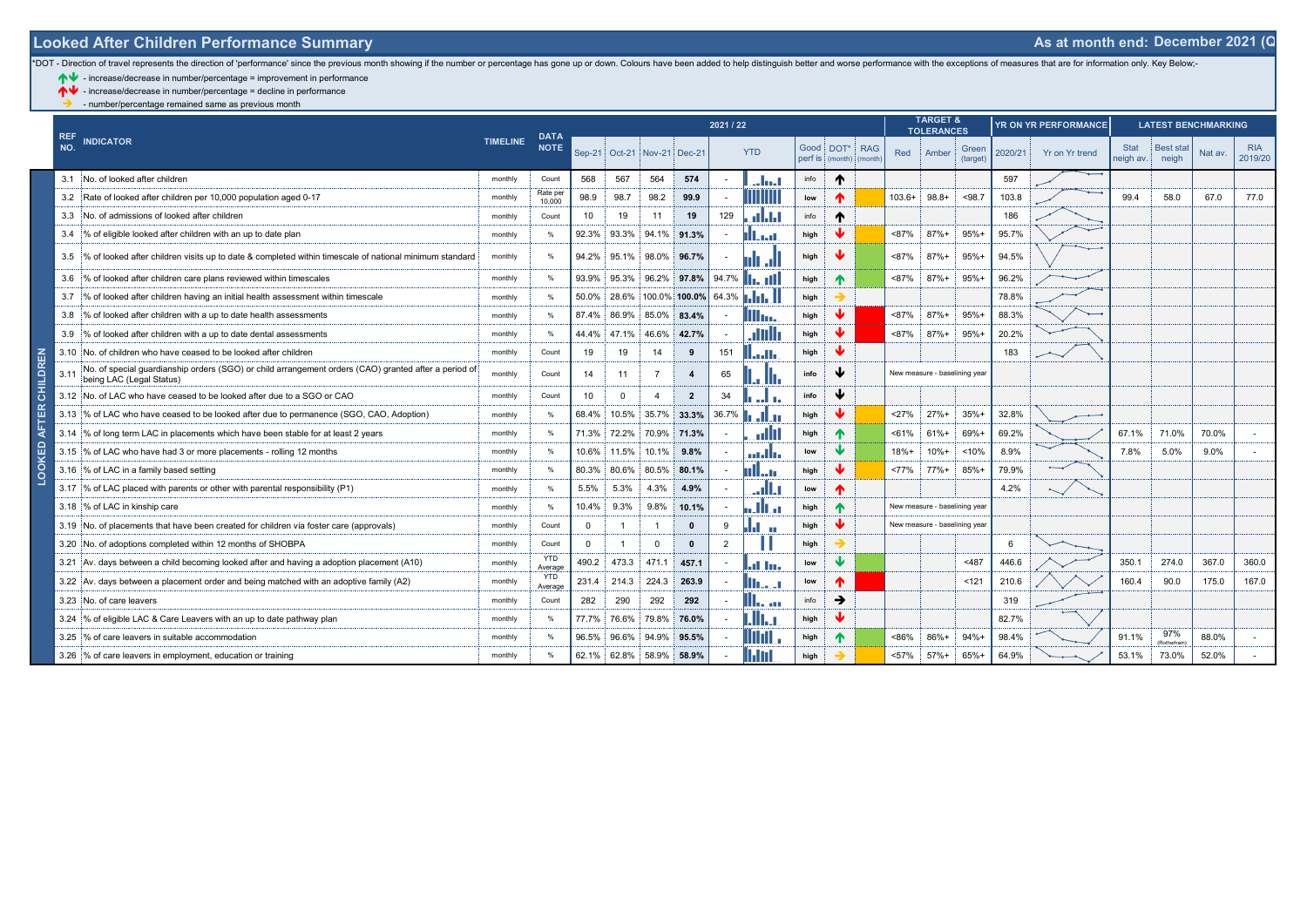#### **Looked After Children (LAC)**

Children in care are children who have become the responsibility of the local authority either voluntarily by parents struggling to cope or through an intervention by children's services because a child is at risk of significant harm. LAC review meetings are convened to consider the plan for the welfare of LAC and how to achieve permanence for them within a timescale that meets their needs. The LA is responsible for visiting LAC wherever they are living to ensure his/her welfare continues to be safeguarded and promoted and the LA should ensure that every LAC has his/her health needs fully assessed and a health plan clearly set out.

# **574** LAC as at period end

**129 151** Discharges (ytd)





# **96.7%** of LAC visits are up-to-date & complete (NMS) **96.7%** of IHA's completed in time (ytd)

(National miniumum standard is within 1wk of placement, then 6wkly till in placement for 1yr, then 12wkly after.)



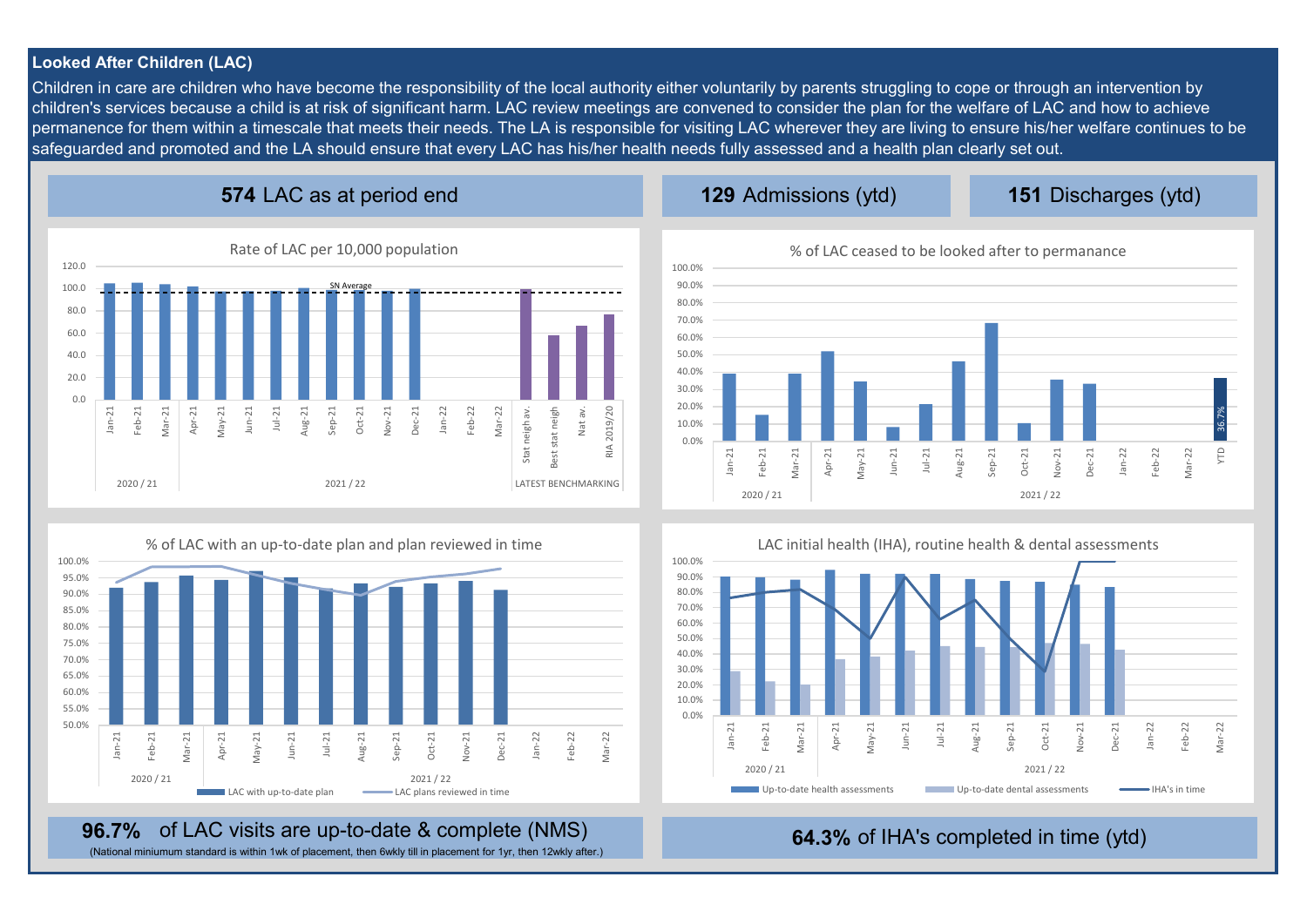#### **Placements**

A LAC placement is where a child has become the responsibility of the local authority (LAC) and is placed with foster carers, in residential homes or with parents or other relatives. A foster care family provide the best form of care for most looked after children. Rotherham would like most of its children to be looked after by its own carers so that they remain part of their families and community.

#### **71.3%** of long term LAC in a stable placement for 2 years+ **9.8%** of LAC have had 3+ placements as at period end









**9** placements created via foster carer approvals (ytd)